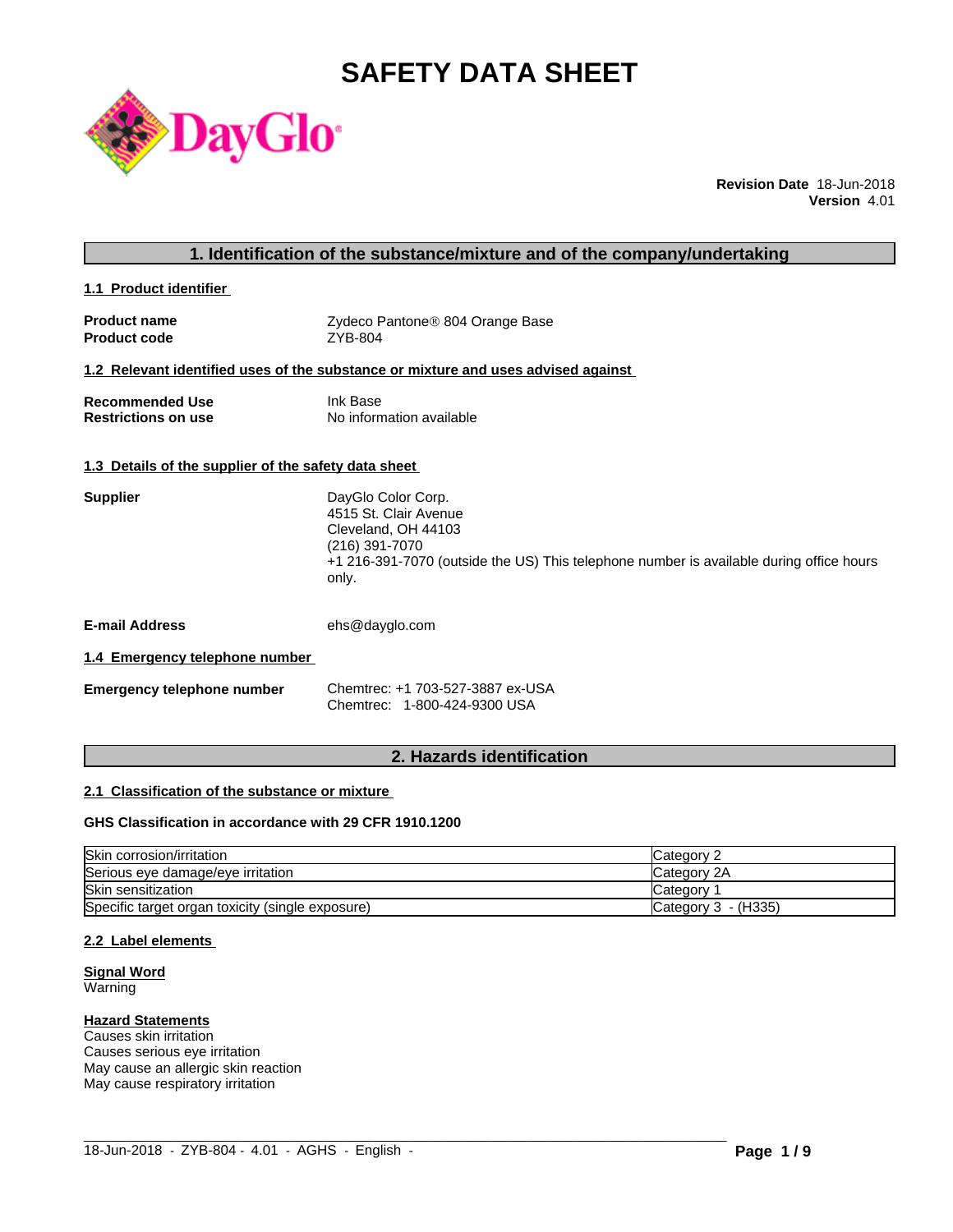

#### **Precautionary Statements - Prevention**

Wash face, hands and any exposed skin thoroughly after handling Avoid breathing dust/fume/gas/mist/vapors/spray Contaminated work clothing should not be allowed out of the workplace Use only outdoors or in a well-ventilated area Wear protective gloves/clothing and eye/face protection

#### **Precautionary Statements - Response**

Specific treatment (see .? on this label) IF IN EYES: Rinse cautiously with water for several minutes. Remove contact lenses, if present and easy to do. Continue rinsing If eye irritation persists: Get medical advice/attention IF ON SKIN: Wash with plenty of water and soap Take off contaminated clothing and wash it before reuse If skin irritation or rash occurs: Get medical advice/attention IF INHALED: Remove person to fresh air and keep comfortable for breathing Call a POISON CENTER or doctor if you feel unwell

#### **Precautionary Statements - Storage**

Store in a well-ventilated place. Keep container tightly closed Store locked up

#### **Precautionary Statements - Disposal**

Dispose of contents/container to an approved waste disposal plant

#### **2.3. Other Hazards Hazards not otherwise classified (HNOC)** Not Applicable

#### **2.4 Other information**

Not Applicable

**Unknown Acute Toxicity** 2.79% of the mixture consists of ingredient(s) of unknown toxicity

# **3. Composition/Information on Ingredients**

# **Substance**

**Mixture**

| <b>Chemical Name</b>                                                                                          | <b>CAS No.</b> | Weight-%      |  |
|---------------------------------------------------------------------------------------------------------------|----------------|---------------|--|
| Tripropylene glycol diacrylate                                                                                | 42978-66-5     | 20 -<br>∙ 30  |  |
| Ethoxylated trimethylolpropane triacrylate                                                                    | 28961-43-5     | $20 -$<br>-30 |  |
| Talc                                                                                                          | 14807-96-6     | 10<br>∽       |  |
| The concert second contract for a contraction) of concertation here he cannot the letter of the discovered to |                |               |  |

The exact percentage (concentration) of composition has been withheld as a trade secret.

#### **4. First aid measures**

 $\_$  ,  $\_$  ,  $\_$  ,  $\_$  ,  $\_$  ,  $\_$  ,  $\_$  ,  $\_$  ,  $\_$  ,  $\_$  ,  $\_$  ,  $\_$  ,  $\_$  ,  $\_$  ,  $\_$  ,  $\_$  ,  $\_$  ,  $\_$  ,  $\_$  ,  $\_$  ,  $\_$  ,  $\_$  ,  $\_$  ,  $\_$  ,  $\_$  ,  $\_$  ,  $\_$  ,  $\_$  ,  $\_$  ,  $\_$  ,  $\_$  ,  $\_$  ,  $\_$  ,  $\_$  ,  $\_$  ,  $\_$  ,  $\_$  ,

#### **4.1 Description of first-aid measures**

**General advice** No information available.

**Eye contact** Immediately flush with plenty of water. After initial flushing, remove any contact lenses and continue flushing for at least 15 minutes. Keep eye wide open while rinsing. Seek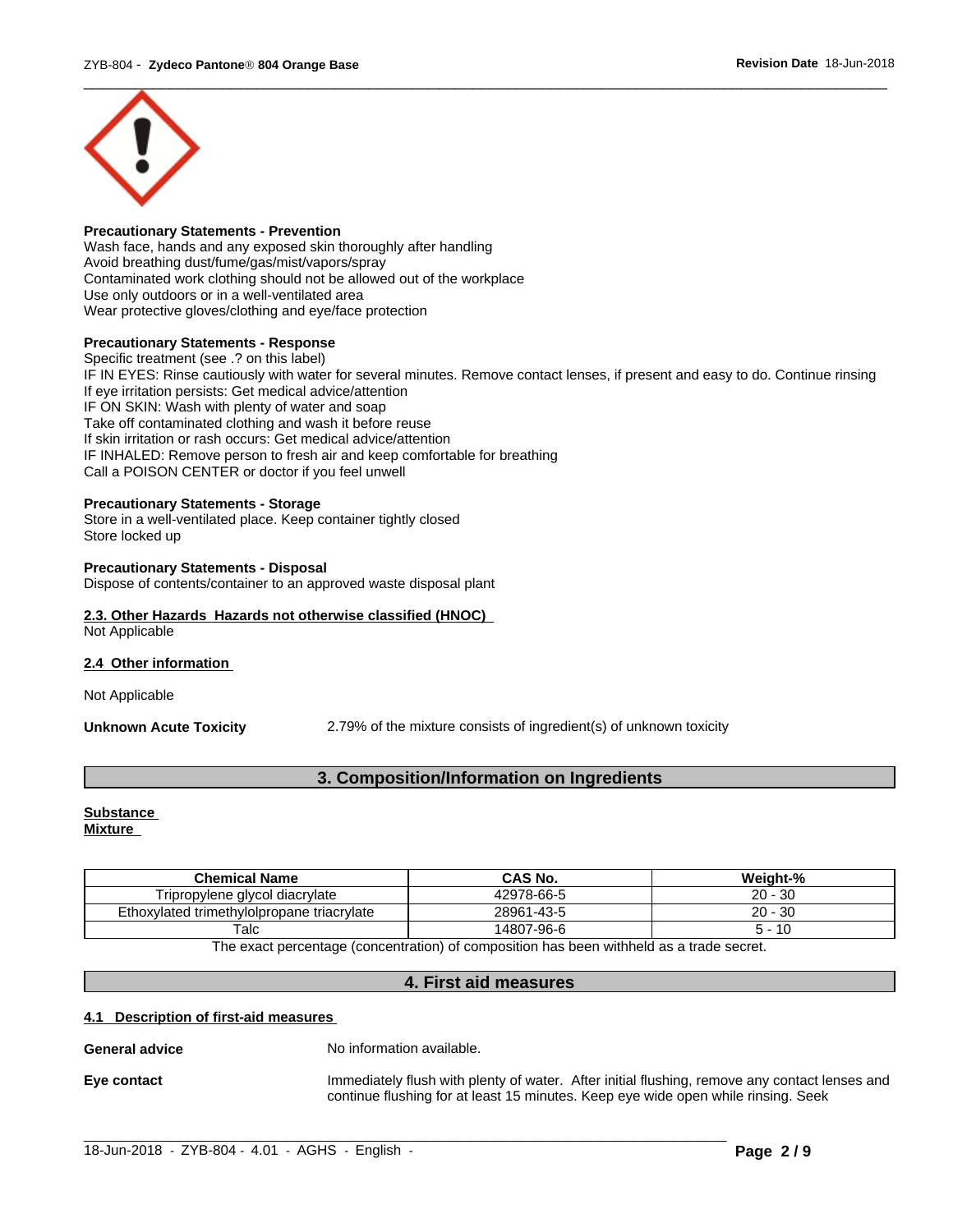|                                                                 | immediate medical attention/advice.                                                                                             |  |
|-----------------------------------------------------------------|---------------------------------------------------------------------------------------------------------------------------------|--|
| Skin contact                                                    | Wash off immediately with soap and plenty of water. Remove all contaminated clothes and<br>shoes. Call a physician immediately. |  |
| <b>Inhalation</b>                                               | Move to fresh air. If symptoms persist, call a physician.                                                                       |  |
| Ingestion                                                       | Do NOT induce vomiting. Drink plenty of water. Consult a physician.                                                             |  |
| 4.2 Most important symptoms and effects, both acute and delayed |                                                                                                                                 |  |
| Symptoms                                                        | See Section 2.2, Label Elements and/or Section 11, Toxicological effects.                                                       |  |
|                                                                 | 4.3 Indication of any immediate medical attention and special treatment needed                                                  |  |
|                                                                 |                                                                                                                                 |  |

**Notes to physician** Treat symptomatically.

# **5. Fire-Fighting Measures**

#### **5.1 Extinguishing media**

#### **Suitable extinguishing media**

Use extinguishing measures that are appropriate to local circumstances and the surrounding environment.

#### **Unsuitable Extinguishing Media** None.

#### **5.2 Special hazards arising from the substance or mixture**

#### **Special Hazard**

None known based on information supplied.

**Hazardous Combustion Products** Carbon oxides. Nitrogen oxides (NOx).

#### **Explosion Data Sensitivity to Mechanical Impact** None. **Sensitivity to Static Discharge** None.

#### **5.3 Advice for firefighters**

As in any fire, wear self-contained breathing apparatus pressure-demand, MSHA/NIOSH (approved or equivalent) and full protective gear.

# **6. Accidental Release Measures**

#### **6.1 Personal precautions, protective equipment and emergency procedures**

Ensure adequate ventilation, especially in confined areas. Use personal protective equipment.

#### **6.2 Environmental precautions**

Prevent product from entering drains. See Section 12 for additional Ecological information.

# **6.3 Methods and materials for containment and cleaning up**

| <b>Methods for Containment</b> | Dike to collect large liquid spills. Absorb with earth, sand or other non-combustible material<br>and transfer to containers for later disposal. |
|--------------------------------|--------------------------------------------------------------------------------------------------------------------------------------------------|
| Methods for cleaning up        | Soak up with inert absorbent material. Keep in suitable and closed containers for disposal.                                                      |

# **7. Handling and storage**

 $\_$  ,  $\_$  ,  $\_$  ,  $\_$  ,  $\_$  ,  $\_$  ,  $\_$  ,  $\_$  ,  $\_$  ,  $\_$  ,  $\_$  ,  $\_$  ,  $\_$  ,  $\_$  ,  $\_$  ,  $\_$  ,  $\_$  ,  $\_$  ,  $\_$  ,  $\_$  ,  $\_$  ,  $\_$  ,  $\_$  ,  $\_$  ,  $\_$  ,  $\_$  ,  $\_$  ,  $\_$  ,  $\_$  ,  $\_$  ,  $\_$  ,  $\_$  ,  $\_$  ,  $\_$  ,  $\_$  ,  $\_$  ,  $\_$  ,

#### **7.1 Precautions for safe handling**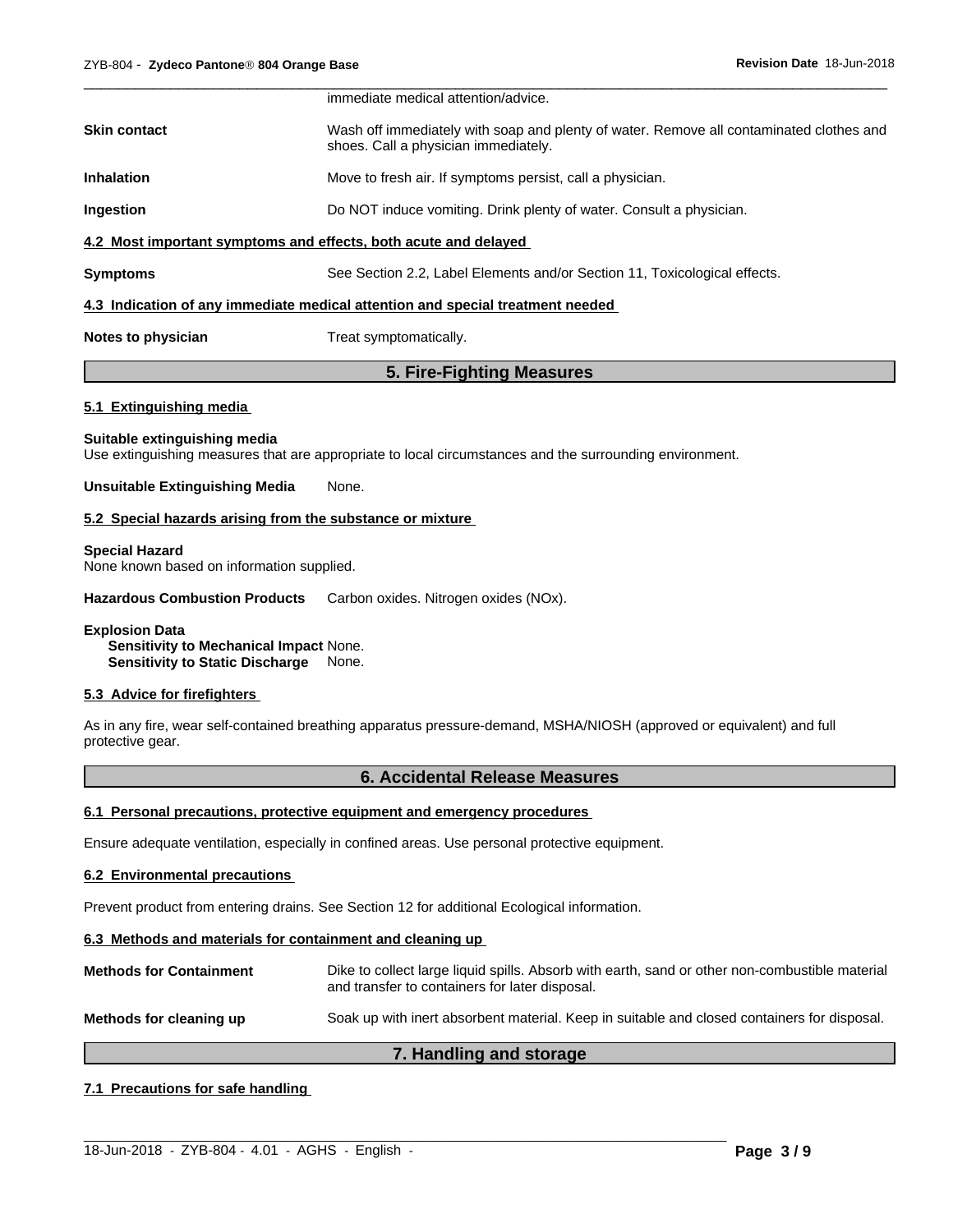|                           | 8. Exposure controls/personal protection                                                                          |  |
|---------------------------|-------------------------------------------------------------------------------------------------------------------|--|
| <b>Materials to Avoid</b> | No materials to be especially mentioned.                                                                          |  |
| <b>Storage Conditions</b> | Keep at temperatures below .? °C. Protect from light.                                                             |  |
|                           | 7.2 Conditions for safe storage, including any incompatibilities                                                  |  |
| <b>Hygiene measures</b>   | When using, do not eat, drink or smoke. Handle in accordance with good industrial hygiene<br>and safety practice. |  |
| Advice on safe handling   | Prevent contact with skin, eyes and clothing. Wash thoroughly after handling.                                     |  |

 $\overline{\phantom{a}}$  ,  $\overline{\phantom{a}}$  ,  $\overline{\phantom{a}}$  ,  $\overline{\phantom{a}}$  ,  $\overline{\phantom{a}}$  ,  $\overline{\phantom{a}}$  ,  $\overline{\phantom{a}}$  ,  $\overline{\phantom{a}}$  ,  $\overline{\phantom{a}}$  ,  $\overline{\phantom{a}}$  ,  $\overline{\phantom{a}}$  ,  $\overline{\phantom{a}}$  ,  $\overline{\phantom{a}}$  ,  $\overline{\phantom{a}}$  ,  $\overline{\phantom{a}}$  ,  $\overline{\phantom{a}}$ 

# **8.1 Exposure Guidelines**

| Chemical Name | <b>ACGIH TLV</b>        | <b>OSHA PEL</b>                       | <b>British Columbia</b> | <b>Alberta</b>          | Quebec                  | <b>Ontario TWAEV</b>    |
|---------------|-------------------------|---------------------------------------|-------------------------|-------------------------|-------------------------|-------------------------|
| Talc          | TWA: $2 \text{ mg/m}^3$ | TWA: 20 mppcf if $\vert$              | TWA: $2 \text{ mg/m}^3$ | TWA: $2 \text{ mg/m}^3$ | TWA: $3 \text{ mg/m}^3$ | TWA: $2 \text{ mg/m}^3$ |
| 14807-96-6    |                         | particulate matter 1% Quartz or more, |                         |                         |                         |                         |
|               | containing no           | use Quartz limit                      |                         |                         |                         |                         |
|               | asbestos and <1%        |                                       |                         |                         |                         |                         |
|               | crystalline silica,     |                                       |                         |                         |                         |                         |
|               | respirable fraction I   |                                       |                         |                         |                         |                         |

#### **8.2 Appropriate engineering controls**

| <b>Engineering Measures</b> | Showers              |  |
|-----------------------------|----------------------|--|
|                             | Eyewash stations     |  |
|                             | Ventilation systems. |  |

# **8.3 Individual protection measures, such as personal protective equipment**

| <b>Eye/Face Protection</b>    | Wear chemical-resistant glasses and/or goggles and a face shield when eye and face<br>contact is possible due to handling and processing of material. |
|-------------------------------|-------------------------------------------------------------------------------------------------------------------------------------------------------|
| Skin and body protection      | Wear chemical resistant footwear and clothing such as gloves, an apron or a whole body<br>suit as appropriate.                                        |
| <b>Respiratory protection</b> | . NIOSH/MSHA approved respiratory protection should be worn if exposure is anticipated.                                                               |
| <b>Hygiene measures</b>       | See section 7 for more information                                                                                                                    |

 $\_$  ,  $\_$  ,  $\_$  ,  $\_$  ,  $\_$  ,  $\_$  ,  $\_$  ,  $\_$  ,  $\_$  ,  $\_$  ,  $\_$  ,  $\_$  ,  $\_$  ,  $\_$  ,  $\_$  ,  $\_$  ,  $\_$  ,  $\_$  ,  $\_$  ,  $\_$  ,  $\_$  ,  $\_$  ,  $\_$  ,  $\_$  ,  $\_$  ,  $\_$  ,  $\_$  ,  $\_$  ,  $\_$  ,  $\_$  ,  $\_$  ,  $\_$  ,  $\_$  ,  $\_$  ,  $\_$  ,  $\_$  ,  $\_$  ,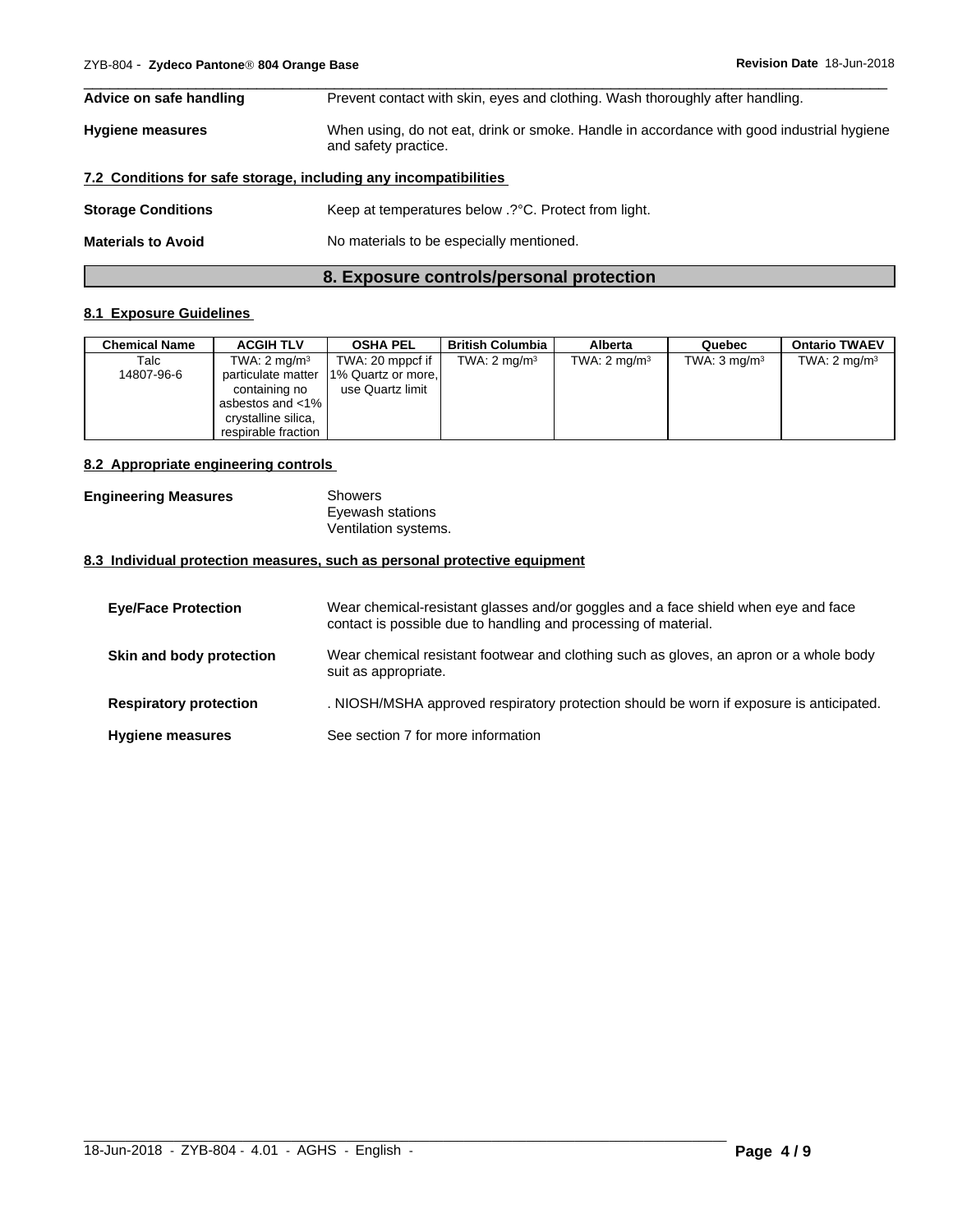# **9. Physical and chemical properties**

 $\overline{\phantom{a}}$  ,  $\overline{\phantom{a}}$  ,  $\overline{\phantom{a}}$  ,  $\overline{\phantom{a}}$  ,  $\overline{\phantom{a}}$  ,  $\overline{\phantom{a}}$  ,  $\overline{\phantom{a}}$  ,  $\overline{\phantom{a}}$  ,  $\overline{\phantom{a}}$  ,  $\overline{\phantom{a}}$  ,  $\overline{\phantom{a}}$  ,  $\overline{\phantom{a}}$  ,  $\overline{\phantom{a}}$  ,  $\overline{\phantom{a}}$  ,  $\overline{\phantom{a}}$  ,  $\overline{\phantom{a}}$ 

## **9.1 Information on basic physical and chemical properties**

| <b>Physical state</b>              | Liquid                 |                          |                          |
|------------------------------------|------------------------|--------------------------|--------------------------|
| Appearance                         | Liquid                 | <b>Color</b>             | Orange                   |
| Odor                               | Acrylates              | <b>Odor Threshold</b>    | No information available |
|                                    |                        |                          |                          |
| <b>Property</b>                    | <b>Values</b>          | Remarks • Methods        |                          |
| pH                                 |                        | No information available |                          |
| <b>Melting/freezing point</b>      |                        | No information available |                          |
| <b>Boiling point/boiling range</b> | $> 94$ °C / 201 °F     |                          |                          |
| <b>Flash Point</b>                 | $> 94$ °C $/ > 201$ °F |                          |                          |
| <b>Evaporation rate</b>            |                        | No information available |                          |
| Flammability (solid, gas)          |                        | No information available |                          |
| <b>Flammability Limits in Air</b>  |                        |                          |                          |
| upper flammability limit           |                        | No information available |                          |
| lower flammability limit           |                        | No information available |                          |
| Vapor pressure                     |                        | No information available |                          |
| Vapor density                      |                        | No information available |                          |
| <b>Specific Gravity</b>            | 1.18                   |                          |                          |
| <b>Water solubility</b>            | Insoluble in water     |                          |                          |
| Solubility in other solvents       |                        | No information available |                          |
| <b>Partition coefficient</b>       |                        | No information available |                          |
| <b>Autoignition temperature</b>    |                        | No information available |                          |
| <b>Decomposition temperature</b>   |                        | No information available |                          |
| Viscosity, kinematic               |                        | No information available |                          |
| Viscosity, dynamic                 |                        | No information available |                          |
| <b>Explosive properties</b>        |                        | No information available |                          |
| <b>Oxidizing Properties</b>        |                        | No information available |                          |
| 9.2 Other information              |                        |                          |                          |

#### **Volatile organic compounds (VOC)** 12 g/L **content**

# **10. Stability and Reactivity**

#### **10.1 Reactivity**

No data available

#### **10.2 Chemical stability**

Stable

#### **10.3 Possibility of hazardous reactions**

None under normal processing.

#### **10.4 Conditions to Avoid**

Heat (temperatures above flash point), sparks, ignition points, flames, static electricity.

#### **10.5 Incompatible Materials**

None known based on information supplied.

#### **10.6 Hazardous Decomposition Products**

None known based on information supplied.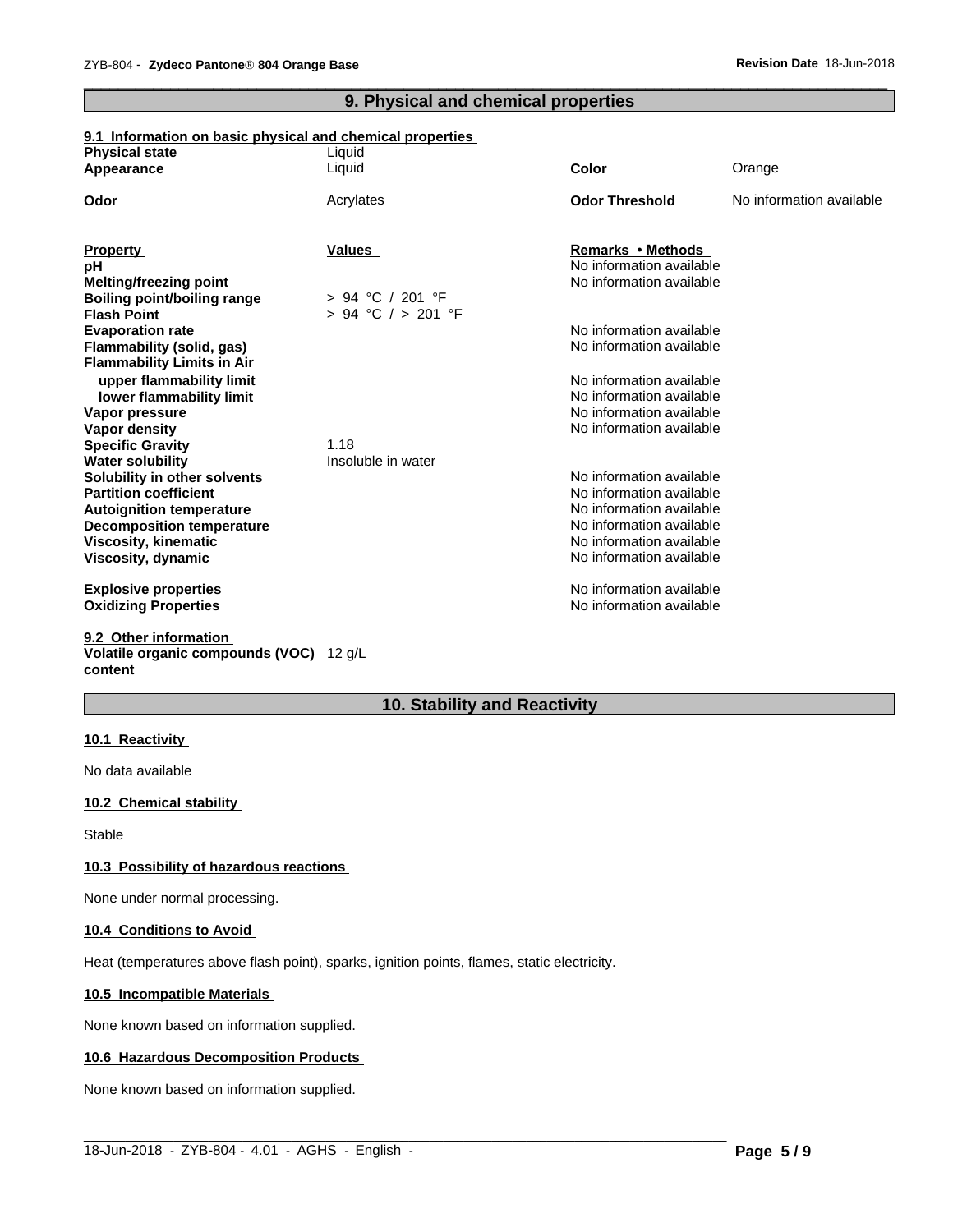# 11. Toxicological information

## 11.1 Acute toxicity

#### Numerical measures of toxicity: Product Information

#### The following values are calculated based on chapter 3.1 of the GHS document

**Unknown Acute Toxicity** 2.79% of the mixture consists of ingredient(s) of unknown toxicity

LC50 (Dust/Mist)  $6.77$  mg/l

#### Numerical measures of toxicity: Component Information

| <b>Chemical Name</b>           | LD50 Oral  | ∟D50 Dermal | <b>LC50 Inhalation</b> |
|--------------------------------|------------|-------------|------------------------|
| Tripropylene glycol diacrylate | Rat        | . Rabbit ا  |                        |
| 42978-66-5                     | 3000 mg/kg | ? g/kg ୍    |                        |

#### 11.2 Information on toxicological effects

#### **Skin corrosion/irritation**

Product Information

• Causes burns

- Repeated or prolonged skin contact may cause skin irritation and/or dermatitis and sensitization of susceptible persons Component Information
- No information available

#### Serious eye damage/eye irritation

Product Information • Risk of serious damage to eyes Component Information • No information available

#### Respiratory or skin sensitization

Product Information

- May cause sensitization of susceptible persons Component Information
- No information available

#### **Germ cell mutagenicity**

Product Information • No information available Component Information

• No information available

# Carcinogenicity

Product Information • Contains no ingredient listed as a carcinogen Component Information • No information available

#### **Reproductive toxicity**

Product Information

• No information available

**Component Information** 

• No information available

**STOT - single exposure**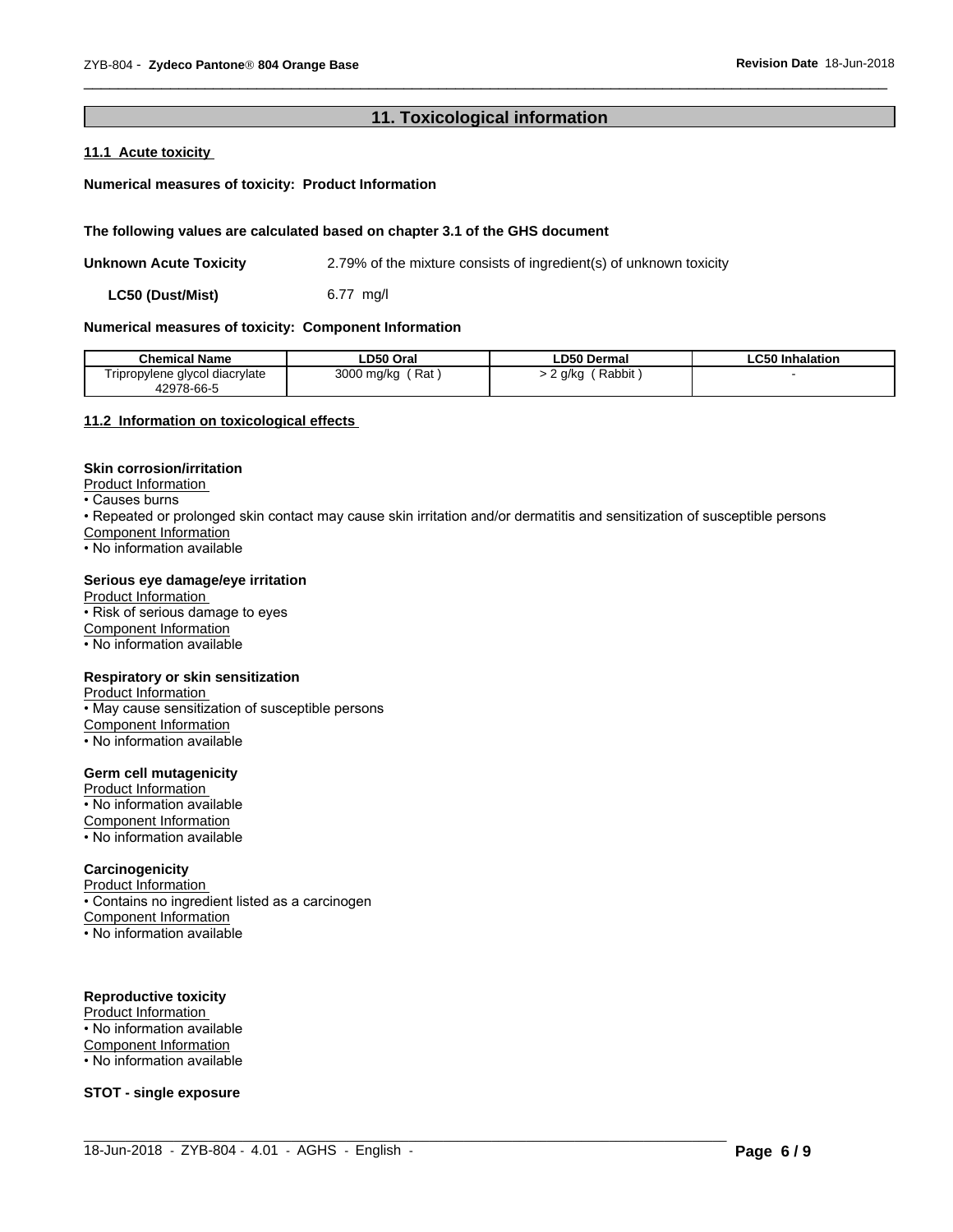No information available

#### **STOT - repeated exposure** No information available

Other adverse effects

Product Information • No information available Component Information • No information available

# **Aspiration hazard**

Product Information • No information available **Component Information** • No information available

12. Ecological information

#### 12.1 Toxicity

#### **Ecotoxicity**

No information available

< 1 % of the mixture consists of components(s) of unknown hazards to the aquatic environment

#### **Ecotoxicity effects**

| <b>Chemical Name</b>           | <b>Toxicity to algae</b> | <b>Toxicity to fish</b>          | Toxicity to daphnia and other<br>aquatic invertebrates |
|--------------------------------|--------------------------|----------------------------------|--------------------------------------------------------|
| Tripropylene glycol diacrylate | EC50: 72 h Desmodesmus   |                                  | EC50: 48 h Daphnia magna 88.7                          |
| 42978-66-5                     | subspicatus 28 mg/L      |                                  | ma/L                                                   |
| Talc                           |                          | LC50: 96 h Brachydanio rerio 100 |                                                        |
| 14807-96-6                     |                          | a/L semi-static                  |                                                        |

#### 12.2 Persistence and degradability

No information available.

# 12.3 Bioaccumulative potential

Discharge into the environment must be avoided

| - -<br>Chemical<br>' Name                                                         | lor<br>Pow     |
|-----------------------------------------------------------------------------------|----------------|
| ylene glycol diacrylate<br>i ripropy<br>$   -$<br>.<br>$\sim$ $\sim$<br>$- - - -$ | --<br><u>.</u> |

#### 12.4 Mobility in soil

No information available.

#### 12.5 Other adverse effects

No information available

#### **13. Disposal Considerations**

#### 13.1 Waste treatment methods

Dispose of in accordance with federal, state, and local regulations.

# 14. Transport Information

**DOT** 

Not regulated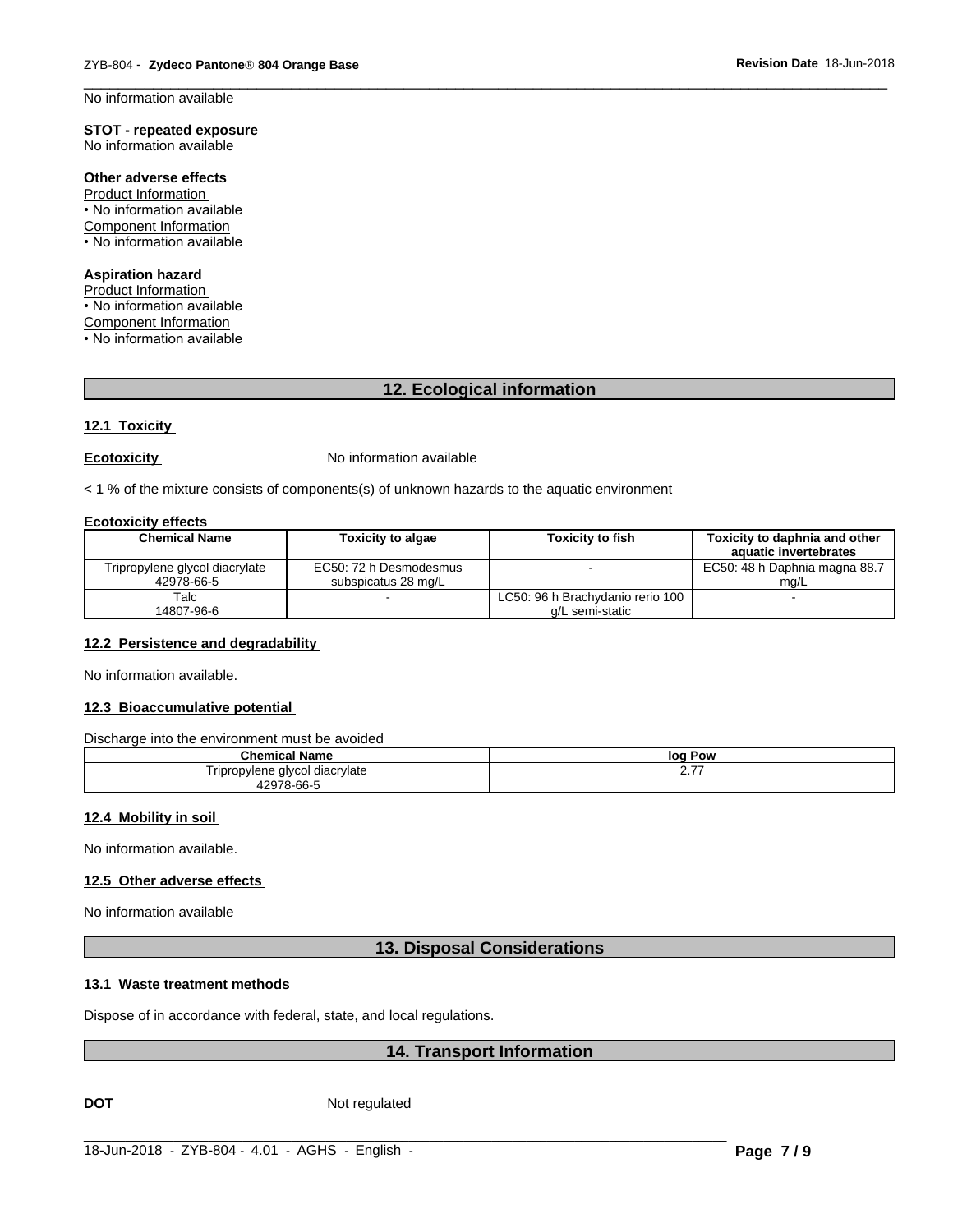| <b>MEX</b>              | Not known                                                                                                  |
|-------------------------|------------------------------------------------------------------------------------------------------------|
| <b>IMDG</b>             |                                                                                                            |
| Proper shipping name    | UN3082, Environmentally Hazardous Substance, Liquid, n.o.s., (Tripropylene glycol<br>diacrylate), 9, PGIII |
| <b>Hazard class</b>     | 9                                                                                                          |
| UN                      | <b>UN3082</b>                                                                                              |
| <b>Packing Group</b>    | <b>PGIII</b>                                                                                               |
| <b>Marine pollutant</b> | Yes                                                                                                        |
| <b>IATA</b>             |                                                                                                            |
| UN                      | <b>UN3082</b>                                                                                              |
| Proper shipping name    | UN3082, Environmentally Hazardous Substance, Liquid, n.o.s. (Tripropylene glycol<br>diacrylate), 9, PGIII  |
| <b>Hazard class</b>     | 9                                                                                                          |
| <b>Packing Group</b>    | <b>PGIII</b>                                                                                               |

 $\overline{\phantom{a}}$  ,  $\overline{\phantom{a}}$  ,  $\overline{\phantom{a}}$  ,  $\overline{\phantom{a}}$  ,  $\overline{\phantom{a}}$  ,  $\overline{\phantom{a}}$  ,  $\overline{\phantom{a}}$  ,  $\overline{\phantom{a}}$  ,  $\overline{\phantom{a}}$  ,  $\overline{\phantom{a}}$  ,  $\overline{\phantom{a}}$  ,  $\overline{\phantom{a}}$  ,  $\overline{\phantom{a}}$  ,  $\overline{\phantom{a}}$  ,  $\overline{\phantom{a}}$  ,  $\overline{\phantom{a}}$ 

#### **15. Regulatory information**

#### **15.1 International Inventories**

| <b>TSCA</b>          | Complies |
|----------------------|----------|
| <b>DSL</b>           | -        |
| <b>EINECS/ELINCS</b> | -        |
| <b>ENCS</b>          | -        |
| <b>IECSC</b>         | -        |
| <b>KECL</b>          | -        |
| <b>PICCS</b>         | -        |
| <b>AICS</b>          | -        |
| <b>NZIOC</b>         | -        |

 **TSCA** - United States Toxic Substances Control Act Section 8(b) Inventory

 **DSL** - Canadian Domestic Substances List

 **EINECS/ELINCS** - European Inventory of Existing Chemical Substances/European List of Notified Chemical Substances

 **PICCS** - Philippines Inventory of Chemicals and Chemical Substances

 **ENCS** - Japan Existing and New Chemical Substances

 **IECSC** - China Inventory of Existing Chemical Substances

 **KECL** - Korean Existing and Evaluated Chemical Substances

 **PICCS** - Philippines Inventory of Chemicals and Chemical Substances

 **AICS** - Australian Inventory of Chemical Substances

 **NZIoC** - New Zealand Inventory of Chemicals

#### **15.2 U.S. Federal Regulations**

#### **SARA 313**

Section 313 of Title III of the Superfund Amendments and Reauthorization Act of 1986 (SARA). This product does not contain any chemicals which are subject to the reporting requirements of the Act and Title 40 of the Code of Federal Regulations, Part 372

#### **15.3 Pesticide Information**

Not applicable

#### **15.4 U.S. State Regulations**

#### **California Proposition 65**

This product contains the following Proposition 65 chemicals:

| <b>Chemical Name</b>                                                   | California<br>65<br>.<br>ʻror. |
|------------------------------------------------------------------------|--------------------------------|
| - 81-88-9<br>$\overline{ }$<br>∩רי⊿<br>. Violet i<br>basic<br>ιU<br>◡… | Carcinoder                     |

 $\_$  ,  $\_$  ,  $\_$  ,  $\_$  ,  $\_$  ,  $\_$  ,  $\_$  ,  $\_$  ,  $\_$  ,  $\_$  ,  $\_$  ,  $\_$  ,  $\_$  ,  $\_$  ,  $\_$  ,  $\_$  ,  $\_$  ,  $\_$  ,  $\_$  ,  $\_$  ,  $\_$  ,  $\_$  ,  $\_$  ,  $\_$  ,  $\_$  ,  $\_$  ,  $\_$  ,  $\_$  ,  $\_$  ,  $\_$  ,  $\_$  ,  $\_$  ,  $\_$  ,  $\_$  ,  $\_$  ,  $\_$  ,  $\_$  ,